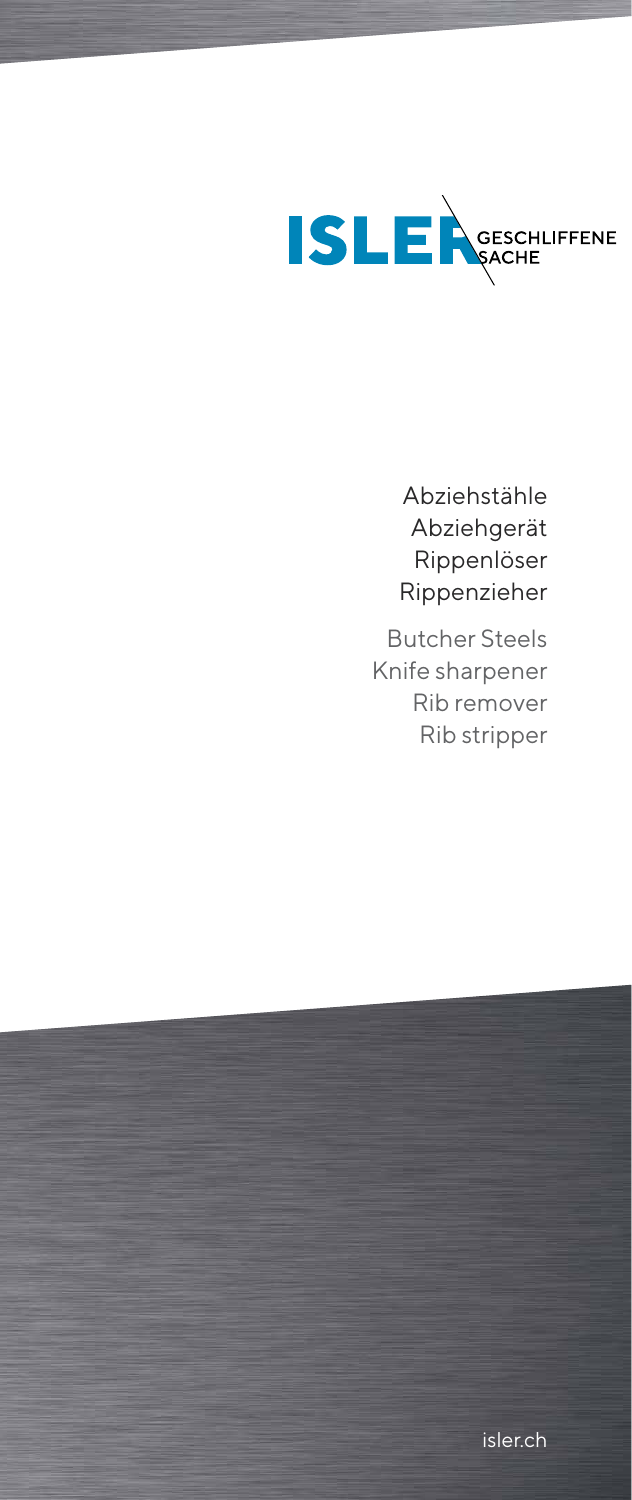### Wolfram Beschichtet

#### (PX 88)

stark abgenutzte Klingen starke Klingen

## Fein Zug

stark abgenutzte Klingen starke Klingen Küche

## Extra Fein Zug

stark abgenutzte Klingen dünne Klingen

### Ultra Fein Zug

leicht abgenutzte Klingen dünne Klingen starke Klingen

## Ultra Fein Extra Zug

leicht abgenutzte Klingen dünne Klingen

## Poliert

frisch geschliffene Klingen starke Klingen

### **Glanzpoliert**

frisch geschliffene Klingen dünne Klingen

# Doppelzug UFE / P

leicht abgenutzte Klingen | frisch geschliffene Klingen dünne Klingen | starke Klingen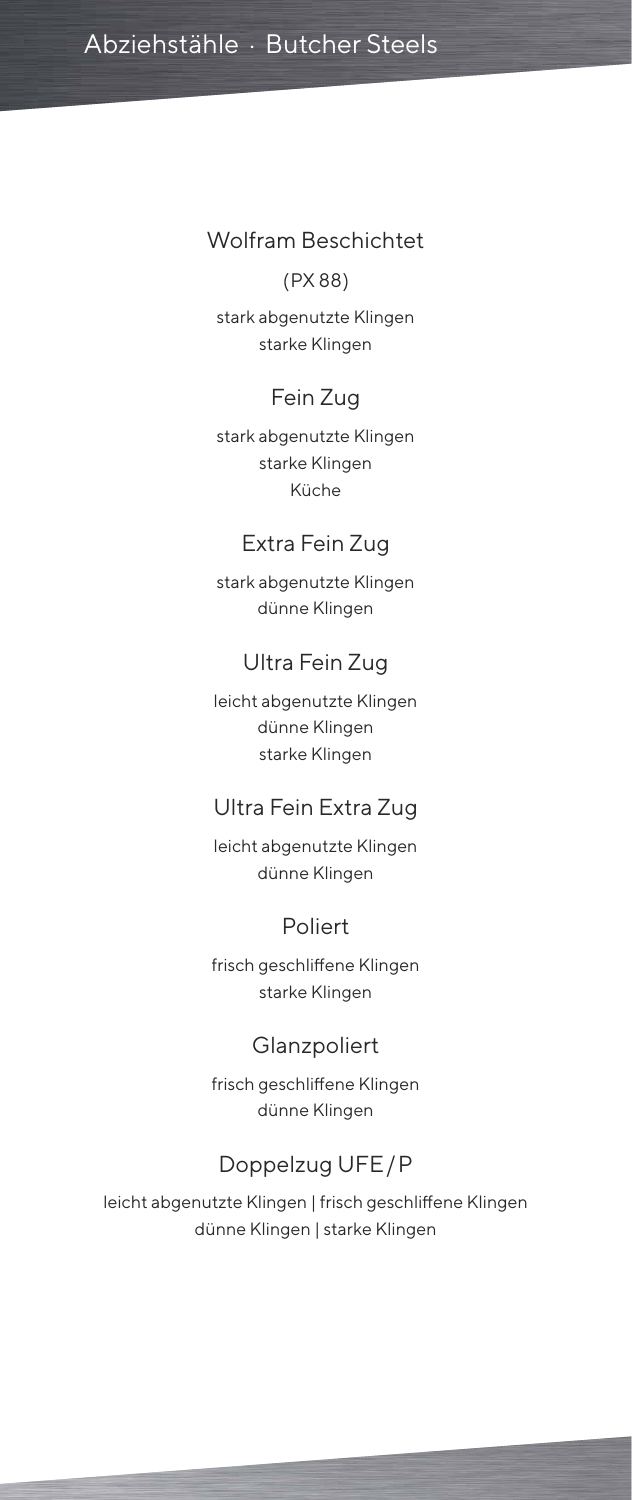# Wolfram Coated

#### ( PX 88)

dull blades strong baldes

### Fine Cut

dull blades strong blades kitchen

### Extra Fine Cut

dull blades thin blades

## Ultra Fine Cut

slightly used blades thin blades strong blades

## Ultra Fine Extra Cut

slightly used blades thin blades

## Smooth

freshly sharpened blades strong blades

## Polished

freshly sharpened blades thin blades

# Double Cut UFE/P

slightly used blades | freshly sharpened blades thin blades | strong blades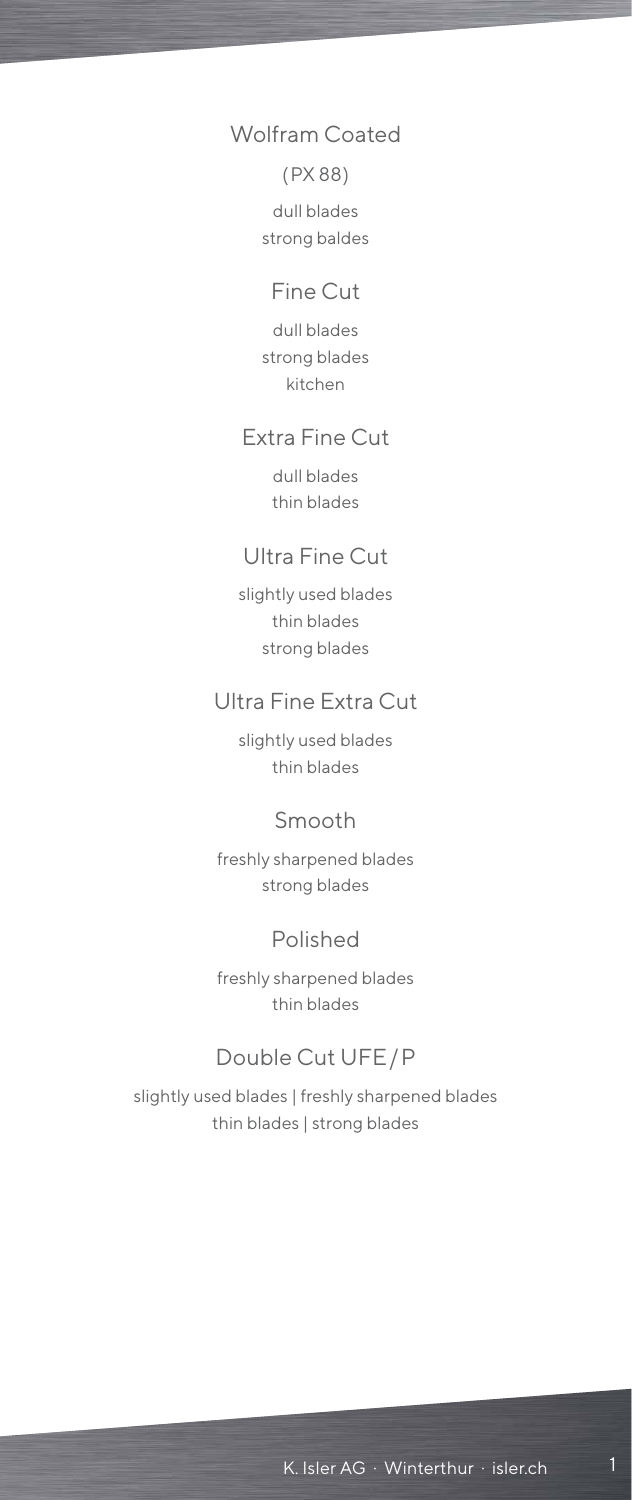

Wolfram Beschichtet Wolfram Coated



 $31 cm, 12"$  Nr. E13028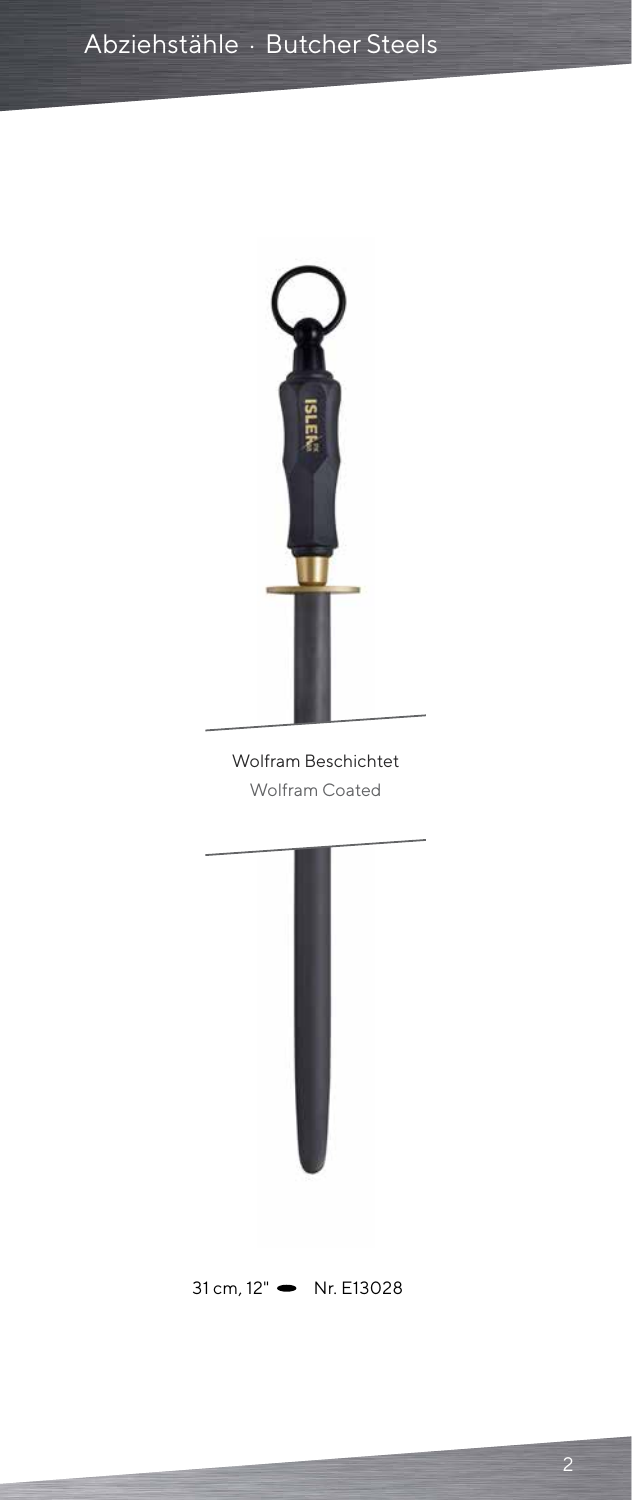Der **PX 88** ist ein Spitzenprodukt aus präziser Fertigungstechnik und modernste Fertigungstechnologie.

Der **PX 88** setzt da wirkungsvoll ein, wo andere Stähle ihren Dienst versagen.

Die aussergewöhnlich hohe Oberflächenhärte befähigt den **PX 88**, selbst Messer, die auf der Maschine nachgeschliffen werden müssten, wieder haarscharf zu machen. Nahezu jeder zweite Gang zur Schleifmaschine erübrigt sich durch einen Griff zum **PX 88**.

Der **PX 88** ist mit seiner klingenschonenden

Arbeitsweise und seinem Leistungsvermögen keramik- und diamantbeschichteten Stählen überlegen.

#### **Der PX 88 ist ein Werkzeug der neuen Generation! Er gehört deshalb in die Hand jedes erfahrenen Metzgers.**

Ein wichtiger Hinweis:

Den Abziehstahl PX 88 nie für frisch geschliffene Messer anwenden! Hier kommt der SILVERCUT zum Zug, der Hochglanzpolierte aus dem Sortiment der ISLER Abziehstähle.

> The **PX 88** is the top product of a precise production engineering and highly advanced coating technology. The **PX 88** is effective where other steels fail to produce the results desired.

> Thanks to ist extremely high surface hardness the **PX 88** can give knives that require mechanical resharpening an extremely sharp cut. Using the **PX 88** makes just about every second grinding operation superfluous.

> With ist blade-protecting working characteristics and high capacity the **PX 88** outclasses ceramic and diamond-coated steels.

**The PX 88 is representative of a new generation of tools! Which is why it should be in the hands of every experienced professional.**

> An important point: Never use the PX 88 butcher steels for newly ground knives! This is where SILVERCUT comes in, the high-polish model from the range of ISLER butcher steels.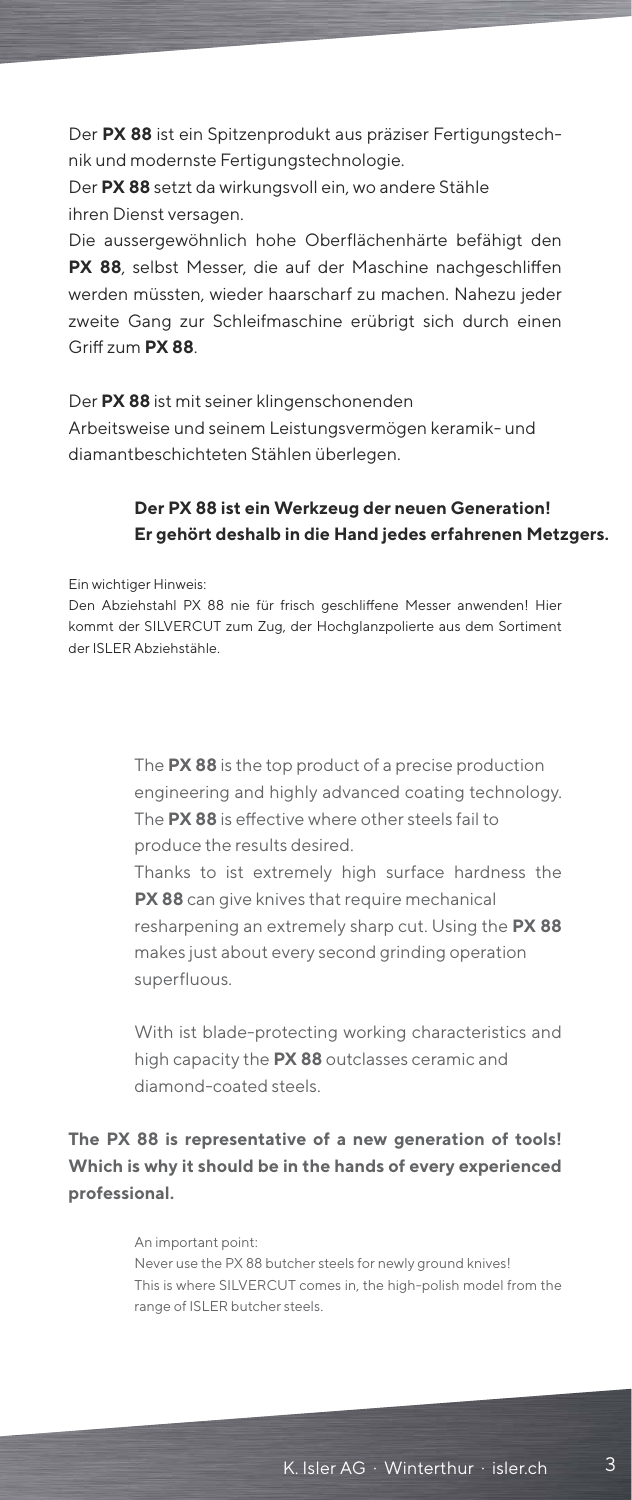Früher stellten wir eine einzige Klinge mit einem Standardzug, der für heutige Begriffe relativ rauh ist, her.

Dafür war diese Klinge mit sehr vielen, verschiedenen und zum Teil von Hand gefertigten Handgriffen zu kaufen.

#### **Heute ist es umgekehrt.**

Die neueren Schleifmethoden (Band- und Hohlschliff) führen dazu, dass wir heute wenigstens sechs verschiedene Klingen herstellen.

## **Feine Stähle sind nicht einfach abgenutzte Stähle. Wir bringen beinahe das Doppelte an einzelnen Zügen auf einer Stahlklinge auf, wenn wir einen SUPERCUT herstellen.**

In the past we manufactured a single blade with a standard cut that is relatively rough by today's standards.

On the other hand, this blade could be purchased with very many different handles, some of which were made by hand.

#### **Today it is the other way around.**

As a result of newer grinding methods (belt and hollow grinding), we now manufacture at least five different blades, as well as speciality items manufactured at the request of a few customers from abroad.

**Finely ridged steels are not simply worn-out steels. We create almost twice the number of individual ridges on a steel blade when we manufacture a SUPERCUT.**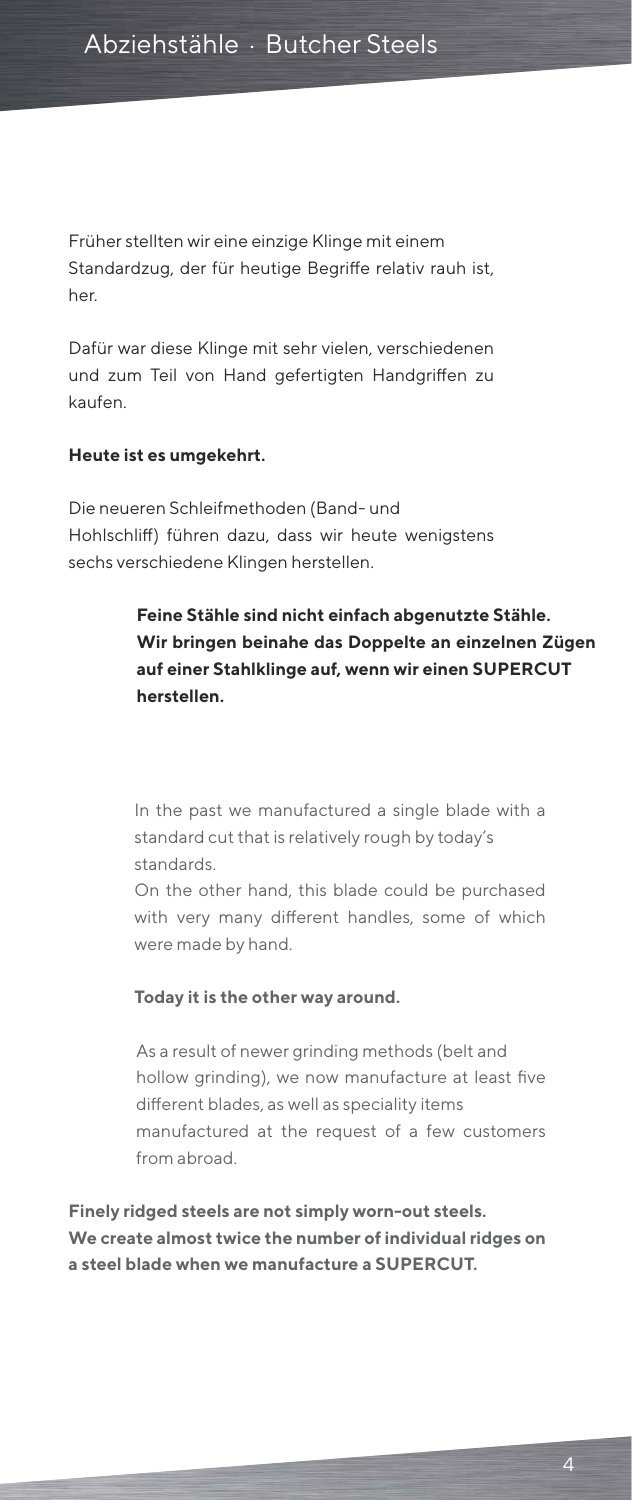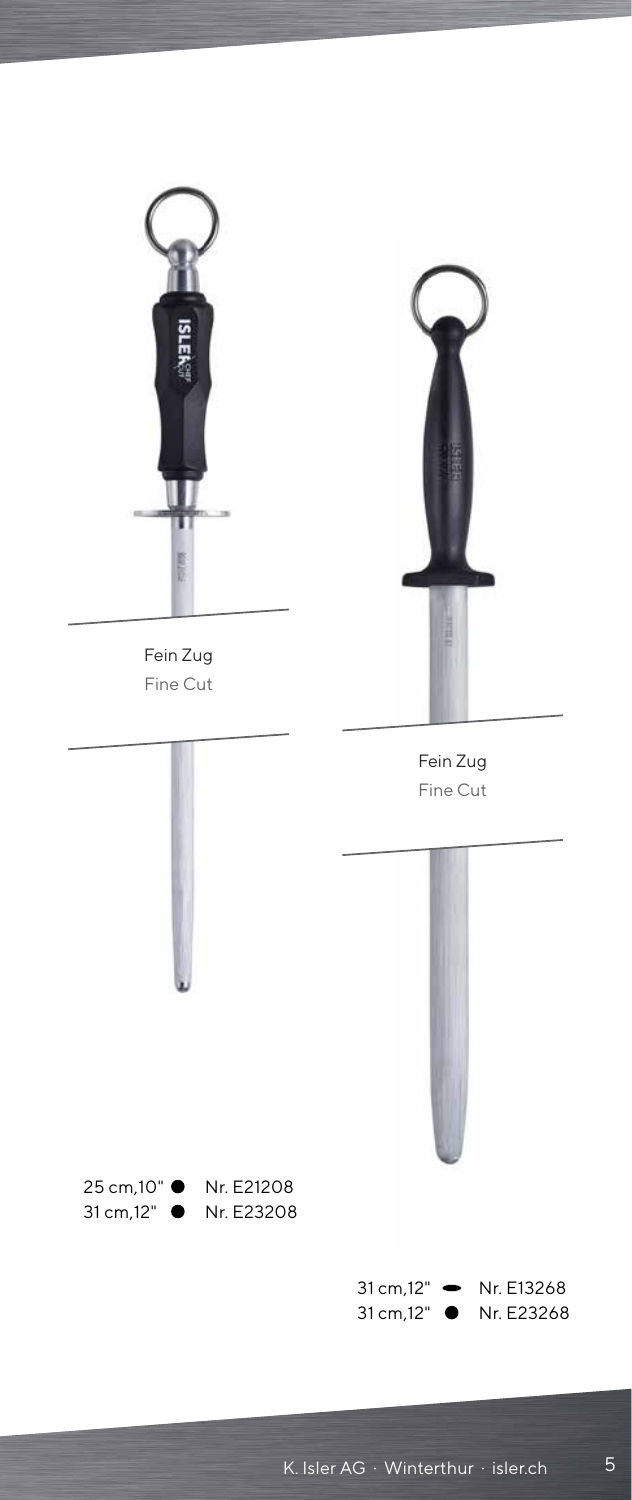

Extra Fein Zug Extra Fine Cut

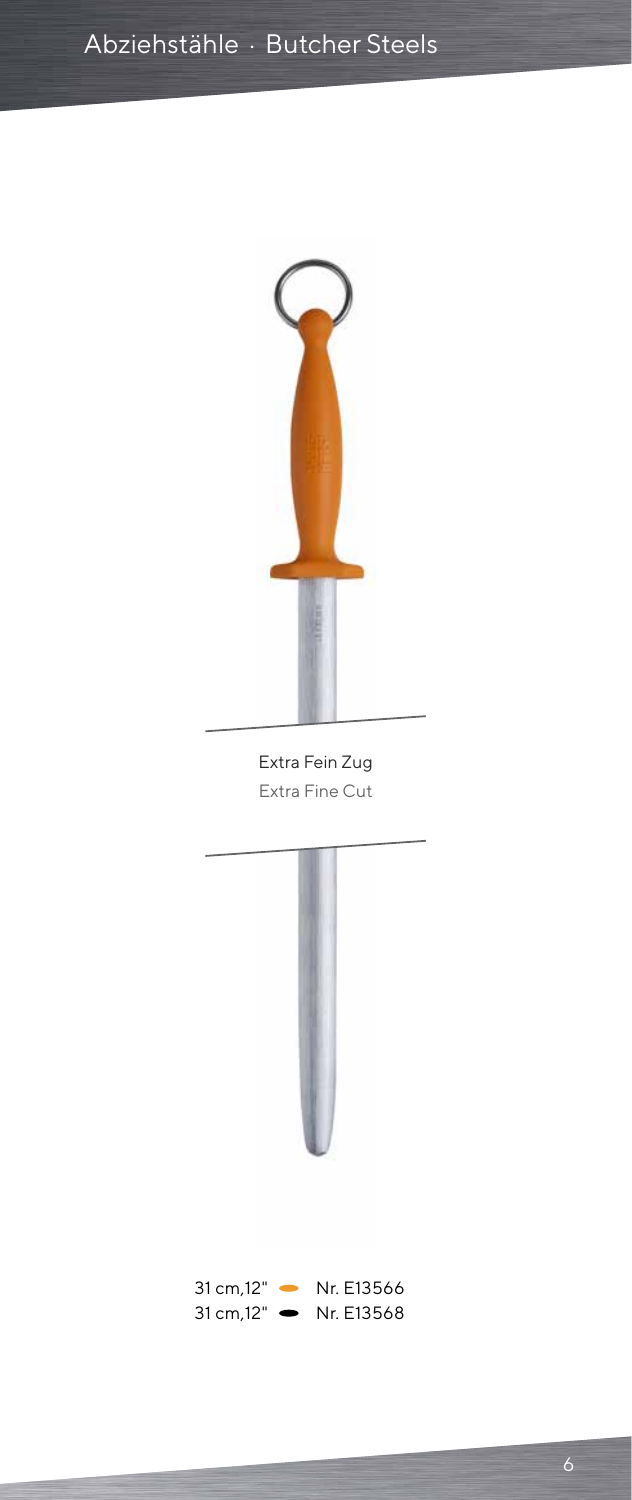

Ultra Fein Zug Ultra Fine Cut

Ultra Fein Zug Ultra Fine Cut





#### 31 cm, 12" • Nr. E13669 31 cm,12" ● Nr. E23669

 $31 cm, 12"$  Nr. E13609 31 cm,12" ● Nr. E23609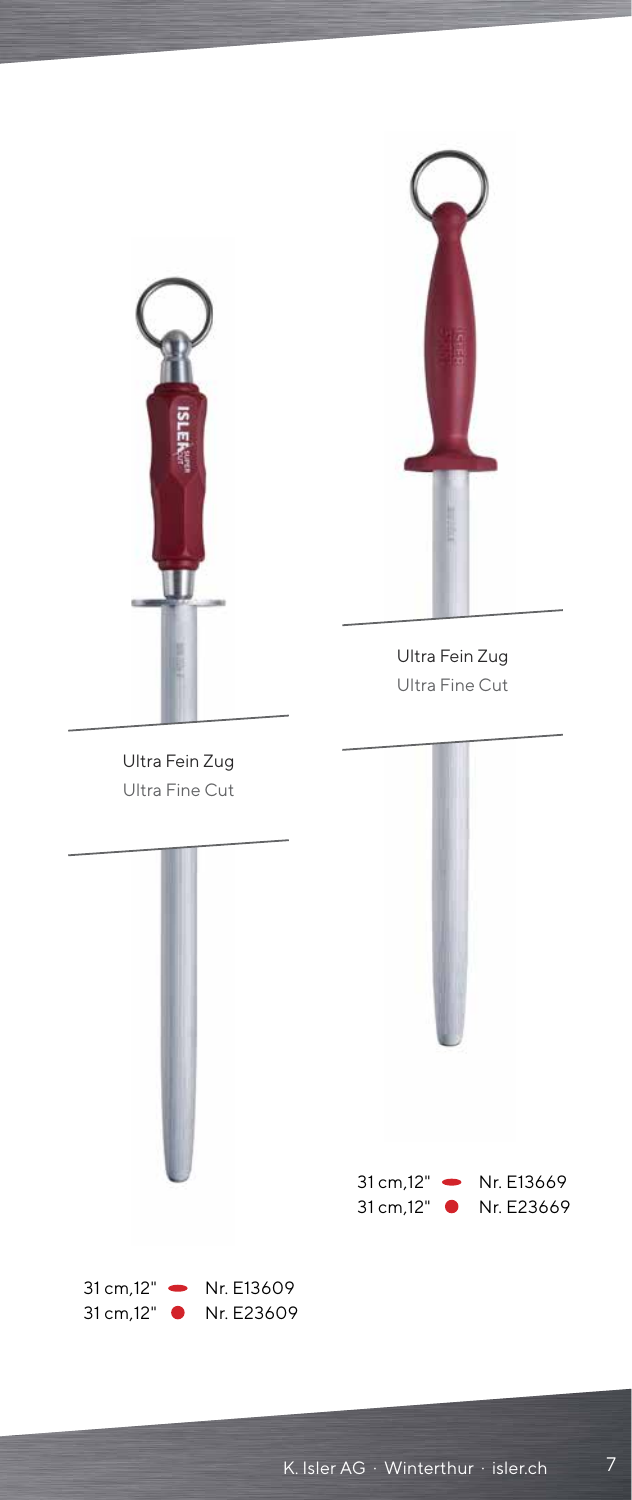



Ultra Fein Extra Zug Ultra Fine Extra Cut

Ultra Fein Extra Zug Ultra Fine Extra Cut





31 cm, 12" Nr. E13964 31 cm, 12" • Nr. E23964

31 cm, 12" • Nr. E13904 31 cm,12" ● Nr. E23904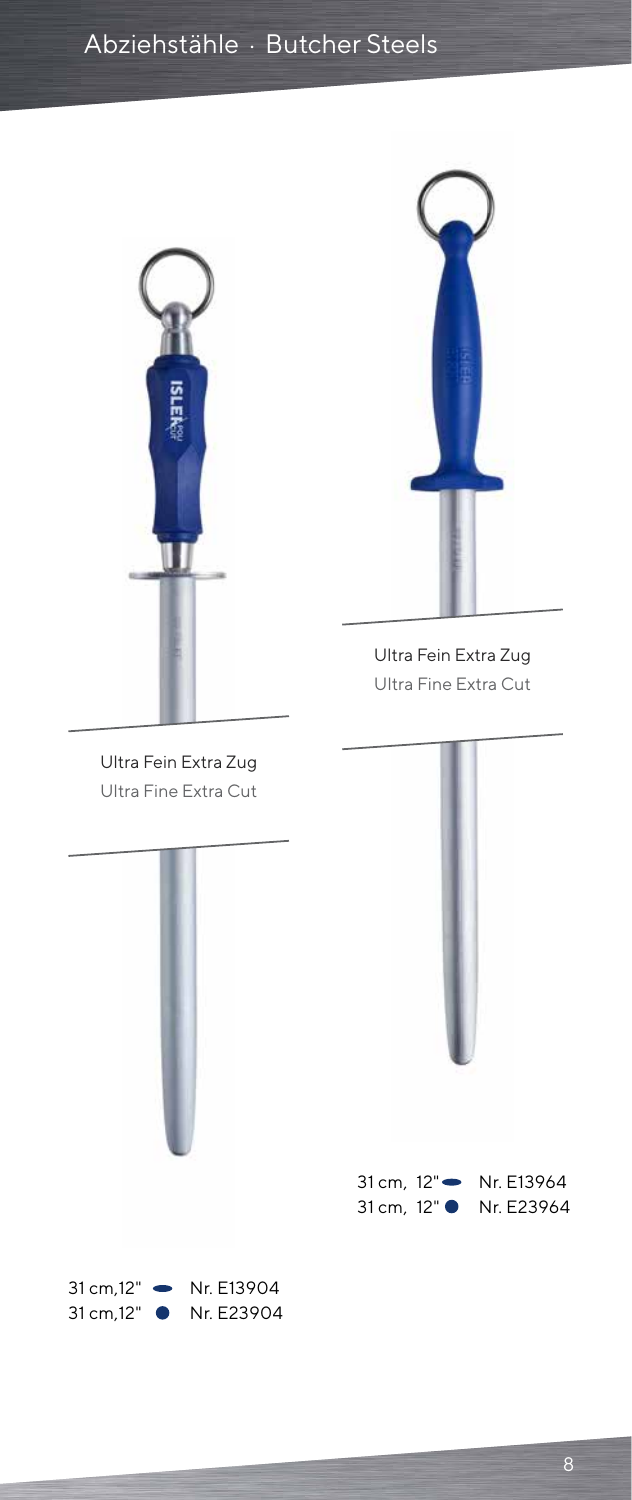



Poliert Smooth

Poliert Smooth





| 25 cm.10"               | Nr. E11866 |
|-------------------------|------------|
| 31 cm.12"               | Nr. E13866 |
| 25 cm, 10"<br>$\bullet$ | Nr. F21866 |
| 31 cm.12"               | Nr. E23866 |

 $31 cm$ ,  $12"$  Nr. 13808 31 cm, 12" ● Nr. 23808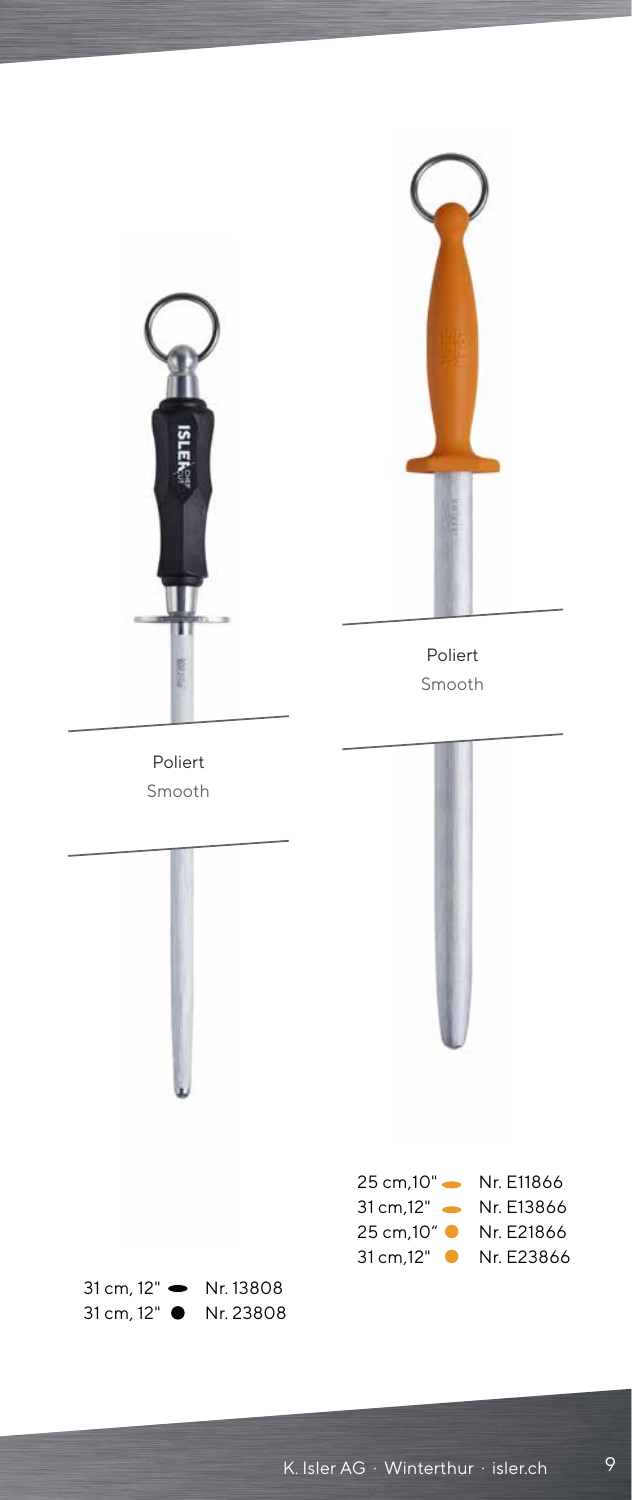



Glanzpoliert Polished

Glanzpoliert Polished





 $31 cm, 12"$  Nr. E13168

 $31 cm, 12"$  Nr. E13108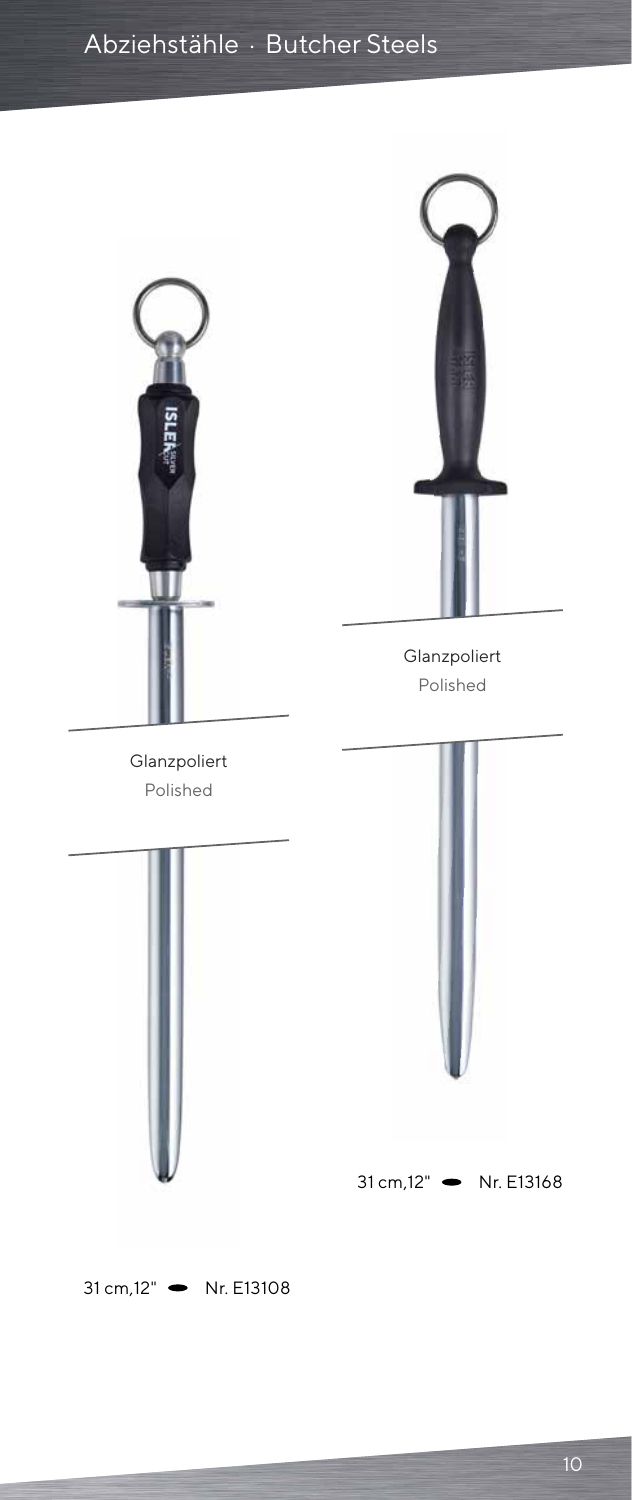

Ultra Fein Zug Ultra Fine Cut

Doppelzug UFE/P Double Cut UFE/P





 $31 cm, 12"$  - Nr. E43668

25 cm,10" ■ Nr. E31369 25 cm,10" ■ Nr. E31364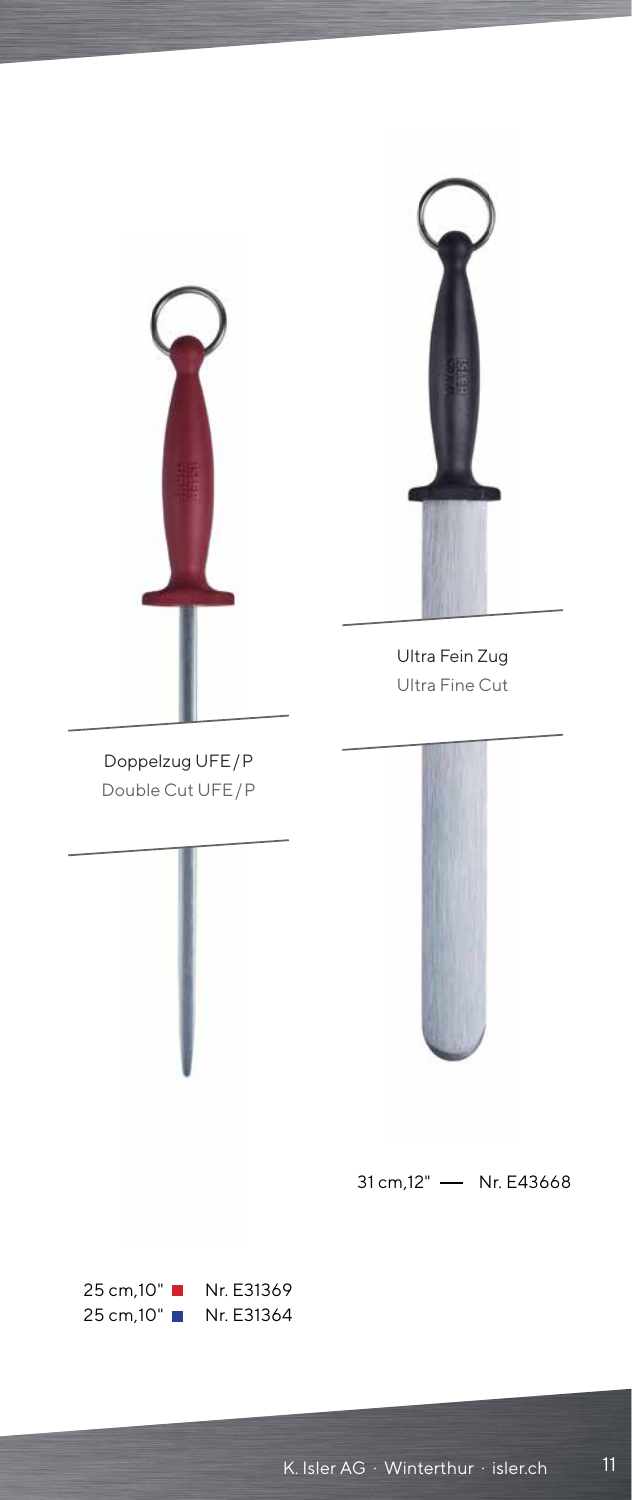# Prime Cut I



Immer griffbereit und stets scharfe Messer - Der Messerschärfer **PRIME CUT I** Schärfen und Polieren der Klinge in einem Gerät.

Leicht anzuwenden - auch für Ungeübte. Hygienisch einwandfrei.



Always at hand for sharp knives every time the **PRIME CUT I** knife sharpener Blade sharpener and polisher in one Easy to use - even for beginners Hygienically perfectly safe

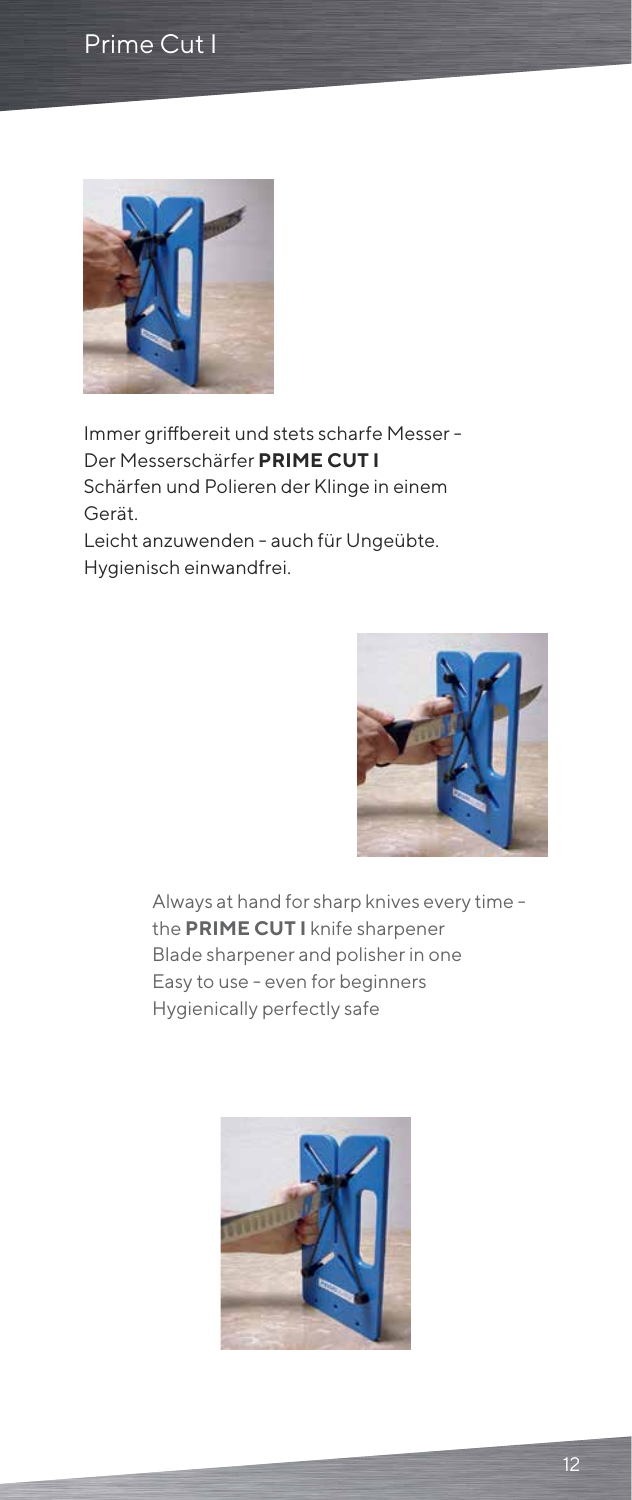

Abziehgerät Knife Sharpening System

Nr. E68444





Halterung (Paar) Fixation of Bars (Pair)

Lochung Flach, drillhole flat– Nr. E68474 Lochung Hoch, drillhole high – Nr. E68476

Abziehstäbe ( Paar) Spare Bars (Pair)

Nr. E68470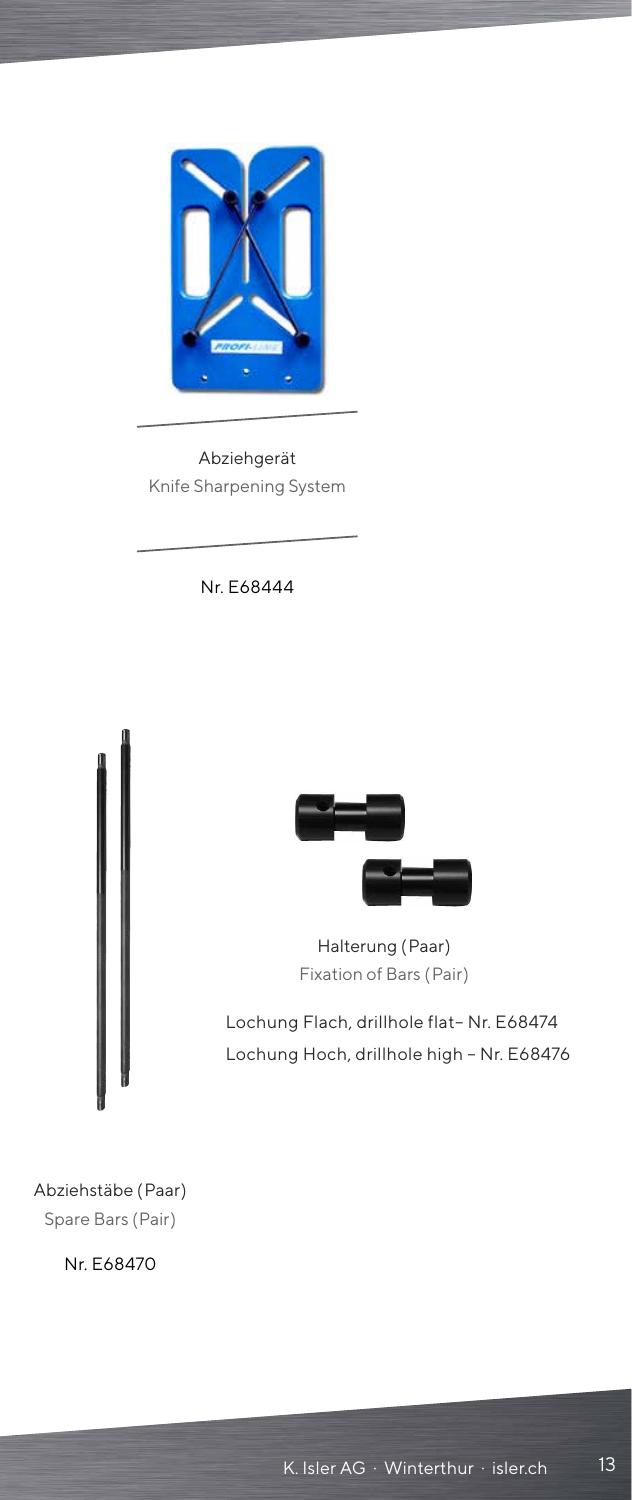# Isler Profi-Line





Rippenlöser Rib Remover

# Qualitätsgewinn

Beim herkömmlichen Ausbeinen wird das Fleisch beidseits der Rippenknochen eingeschnitten. Anschliessend werden mit der Nylonschlaufe die Knochen förmlich aus dem Fleisch gerissen. Das Resultat: bis zu 100 g zerfetztes Fleisch, das weggeschnitten werden muss und als Wurstfleisch eine klare Gewinnreduktion bedeutet.

# Better quality

The conventional method of removing bones involves cutting the meat along both sides of the ribs, and then literally ripping them out of the meat with a nylon loop. This means that up to 100g of ragged meat has to be cut away and used as sausage meat - a clear loss of profit.



Carréausbeiner Loin Bone Remover

16 14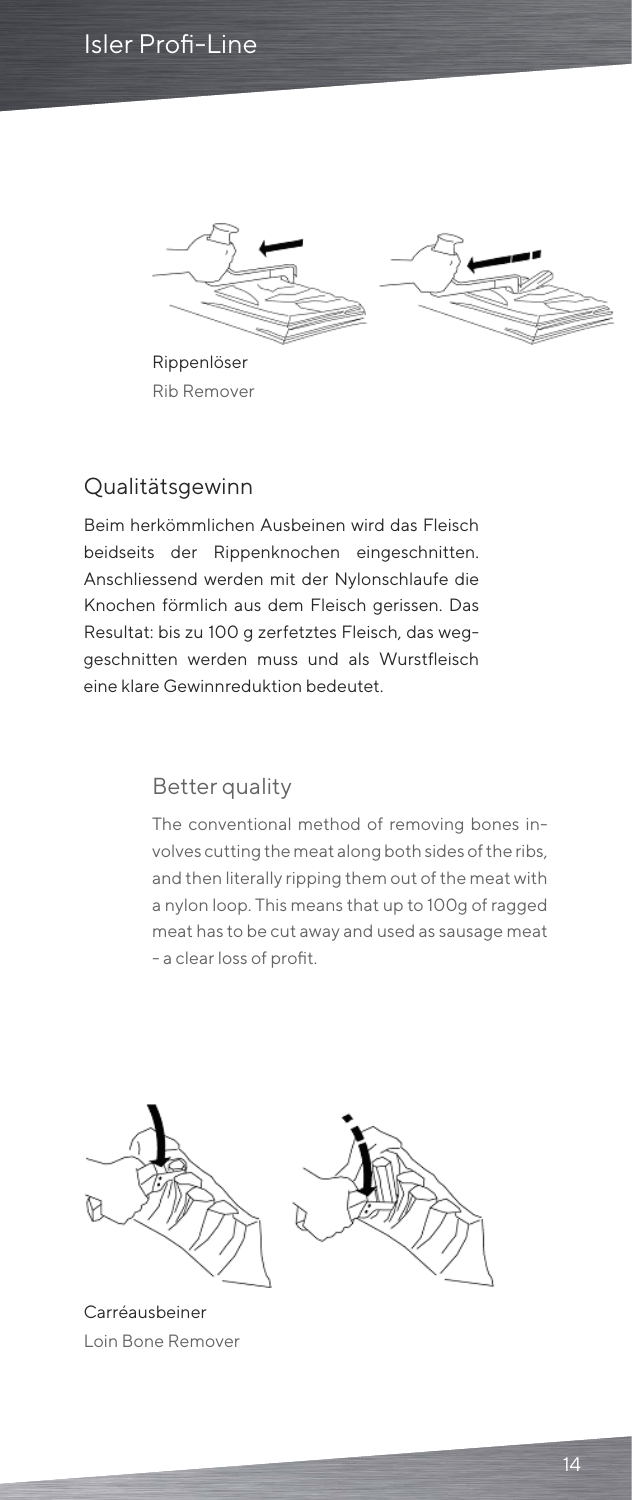# **Zeitgewinn**

In praktischen Versuchen in Industrie und Gewerbebetrieben hat ISLER ermittelt, dass die Rippenknochen mit **PROFI-LINE** Werkzeugen in der halben Zeit ausgelöst werden können. Das beidseitige Einschneiden entlang der Knochen entfällt.

# Kraftersparnis

Die messerscharfe Rundklinge zusammen mit dem ergonomisch richtig geformten Griff ermöglichen ermüdungsarmes Arbeiten. Die einfache Handhabung erlaubt selbst ungeübtem Personal, einwandfreie Produkte zu erzeugen. Beim herkömmlichen Ausbeinen mit Messer und Rippenzieher mit Nylonschlaufe mussten die Arbeitskräfte nach cira zwei Stunden kräftezehrender Arbeit abgelöst werden.

# Time-savings

Practical tests in industrial units and commercial businesses have shown that ribs can be removed in half the time with **PROFI-LINE** tools. There is no longer any need to cut along both sides of the bones.

# Improved efficency

The razor-sharp round blade plus the ergonomically moulded handle ensure low-fatique, efficient working. The tool is simple to use, allowing even unexperienced personnel to produce perfect cuts. In contrast, the conventional method of removing bones, i.e. with a knife and a rib-stripper, means that staff are exhausted after about two hours, and have to be moved to other work.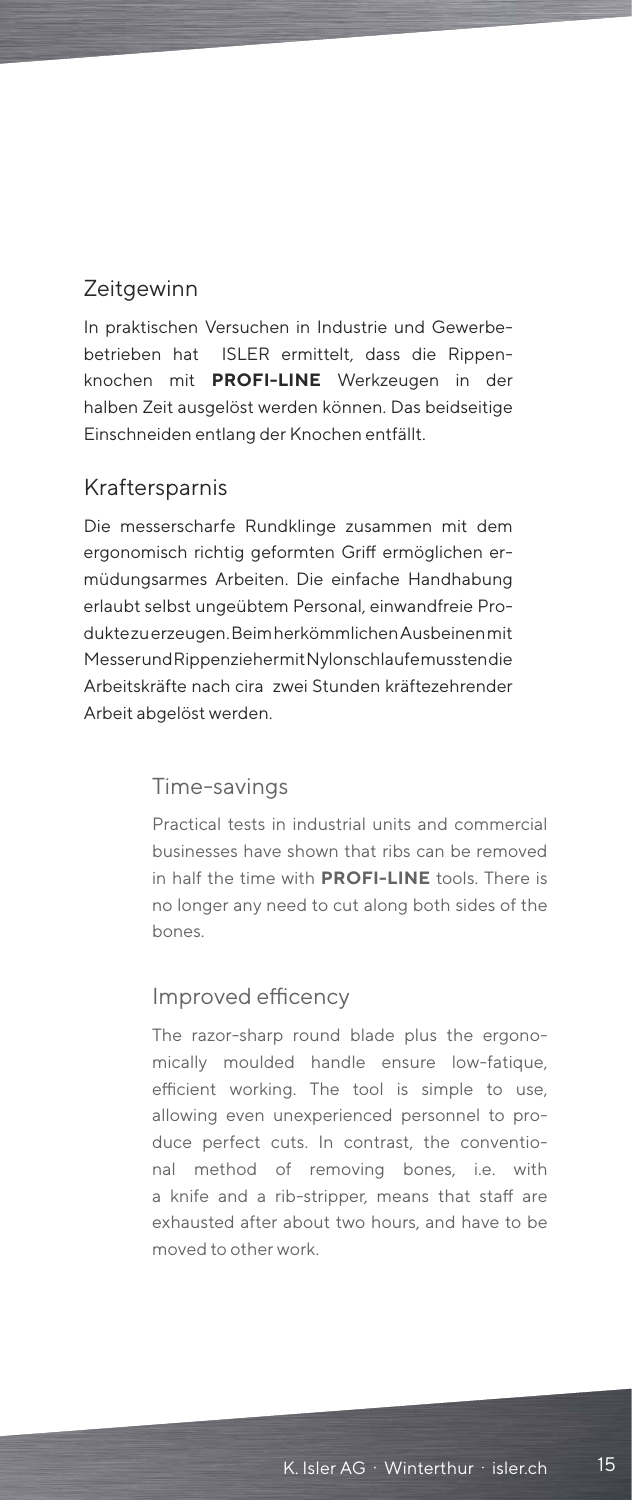



Carréausbeiner Loin Bone Remover



Nr. E08530



Ersatzklingen Spare Blades

| 14 mm              | $ \,$                    | Nr. F08514 |
|--------------------|--------------------------|------------|
| 16 mm              | $\overline{\phantom{0}}$ | Nr. E08516 |
| $18 \text{ mm}$    | $-$                      | Nr. E08518 |
| 20 mm              | $-$                      | Nr.E08520  |
| $22 \,\mathrm{mm}$ | $\overline{\phantom{0}}$ | Nr. F08522 |
|                    |                          |            |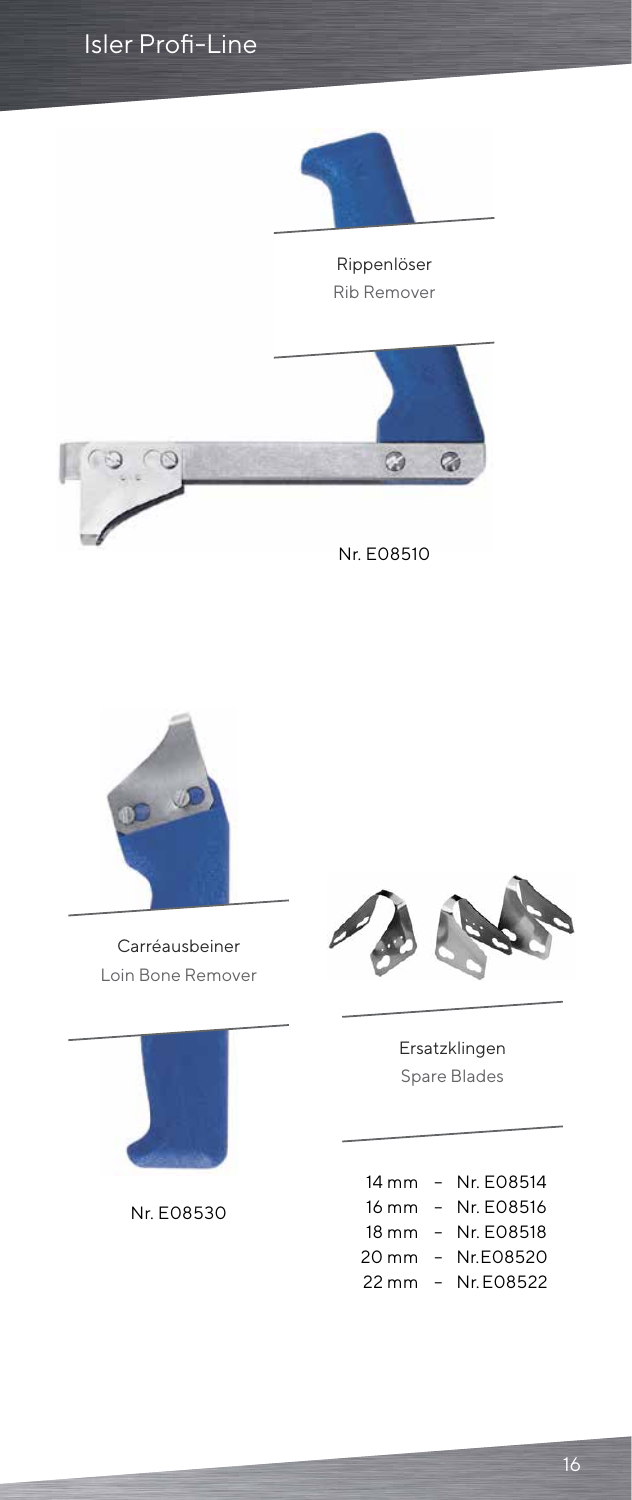

Rippenzieher Rib Stripper

Nr. E07475

Ersatztseiten Spare Thongs

| transparent, 200 mm - Nr. E06472T |  |
|-----------------------------------|--|
| transparent,240 mm - Nr. E06473T  |  |
| blau / blue, 200 mm - Nr. E06472  |  |
| blau / blue, 300 mm - Nr. E06473  |  |
|                                   |  |